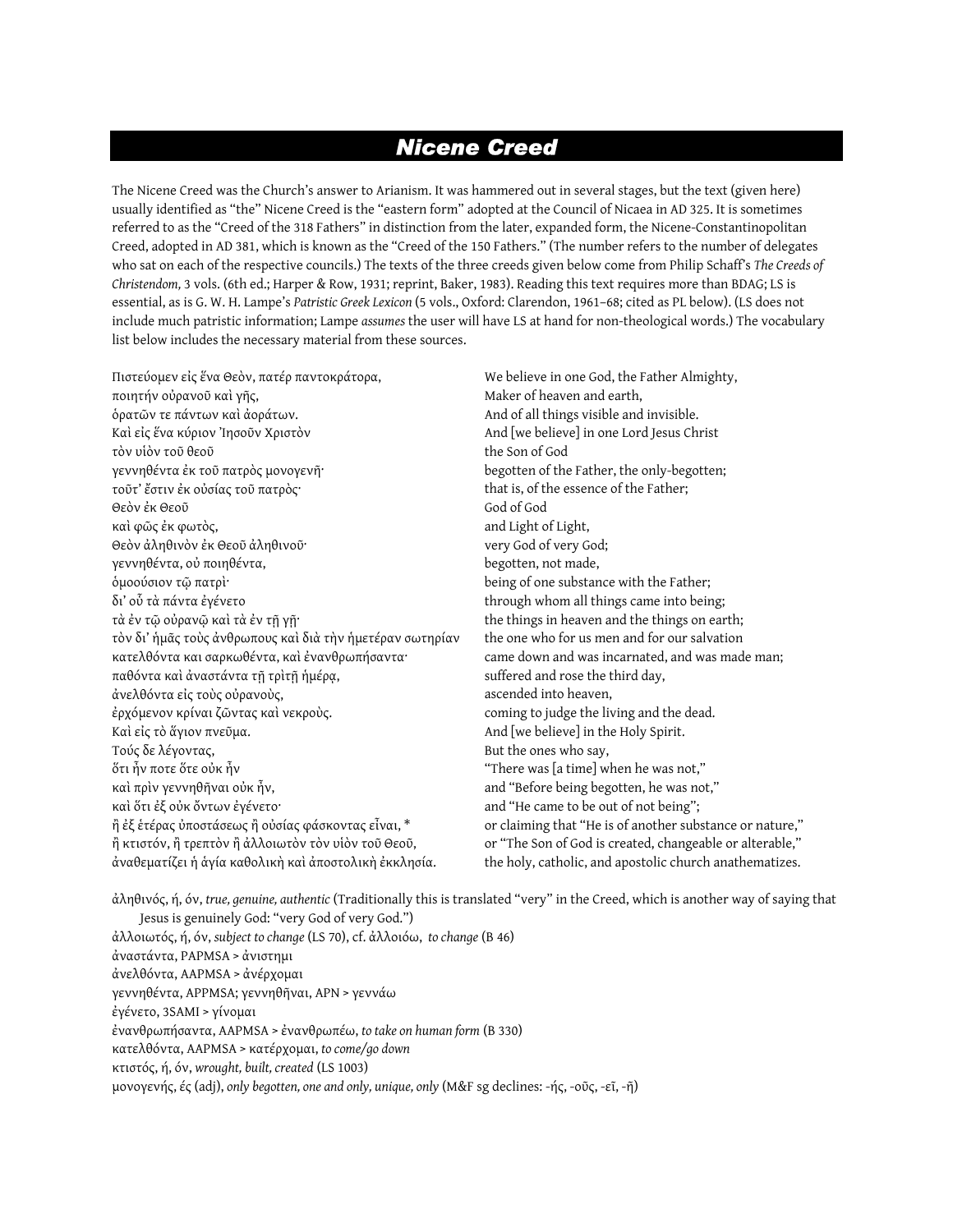- ὁµοούσιος, ον, *of the same substance/stuff, consubstantial,* ctr. ὁµοιούσιος, ον, *of like [i.e., similar] substance* (Muller, *DLGTT,* 139; PL 958–60). These terms are absolutely essential to the significance of, and, indeed, the existence of the Nicene Creed. See below.
- ὄντων, PAPΝPG > ἐιµί (ἐξ οὐκ ὄντων, "from non-being"? note the neut., one might have expected an article: "the things which did not exist"? The neut. is at least impersonal, whether the abstract "non-being" or nonexistent things.)
- οὐσία, ας, ἡ, "that which exists and therefore has substance, *property, wealth"* (B 740), but used theologically (patristic and later) of *essence* (e.g., οὐσίας τοῦ πατρός, 'the essence of the Father')

σαρκωθέντα, APPMSA > σαρκόω, *to make fleshy* (LS 1585)

παθόντα, AAPMSA > πάσχω

τρεπτός, ή, όν, *liable to be turned or changed* (LS 1813), cf. τρέπω, *to turn* (B 1014)

πρίν (adv), *before*

φάσκοντας > φάσκω, *to say, assert, claim* (B 1050)

ὑπόστασις, εως, ἡ, *substantial nature, essence, subsistence, being, reality, individual, person* (B 1040; PL 1454–61)

\*The infinitive εἶναι is used here in indirect discourse; it is also to be supplied/understood in the following line, which explains the accusative cases used there (objects of the inf, but υἱόν is acc of gen ref, so-called subj of inf).

## *Study Questions for Nicene Creed*

- 1. What are the two main verbs that structure the entire creed?
- 2. Into what three sections do the first twenty lines divide?
- 3. What verb must be supplied (& where?) twice to make this division obvious (in both Greek and English)?
- 4. Why are there so many accusatives in lines 4–19?
- 5. In line 6, why *can't* the last three words be translated "the only-begotten Father"? (Give a *grammatical* reason, not a theological one.)
- 6. What word/s does the article τόν in line 15 govern?

homoousios (ὁµοούσιος): *of the same substance; consubstantial;* the term central to the argument of Athanasius against Arius and to the solution of the trinitarian problem offered at the Council of Necaea (A.D. 325). It ultimately indicates the numerical unity of essence in the three divine persons, Father, Son, and Holy Spirit, against the Arian contention of three distinct substances…. The Nicene usage of the term *homoousios* was probably limited to the refutation of Arianism and the affirmation of the substantial equality of the Father and the Son. In the theological development of trinitarian theology, however, the Nicene language was rapidly interpreted as pointing to the concept of the oneness and indivisibility of the Godhead; in addition, it was read in terms of the Western, Latin usage inherited from Tertullian, *unius substantiae,* of one substance. Both the Latin understanding of *homoousios* and the development of Greek doctrine typical of the Cappadocian fathers and of the Council of Constantinople (381) argue a numerical unity of indivisible divine essence in which the three divine persons subsist and which is fully present in each of the persons. Thus, *homoousios* indicates the fullness of the indivisible *ousia,* or substance, of the Godhead in each of the divine persons and implies the essential coinherence (*circumincessio…*) of the three persons" (Muller, *Dictionary of Latin and Greek Theological Terms* [Baker, 1985], 139–40).

ὁµοούσιος (PL 959, col. 1, I.B.1.), "In pre-Nicene usage, expressive of belief that what the Father is, that also the Son is."

(I.B.2.b.), re. 4th C. Christological controversies, "term was used as definition of full and absolute deity of Son; but acc[ording to] Athanasius it implied also substantial identity of Father and Son as solution of problem of divine unity…. [col. 2] Ath. balances two senses of ὁ.: *of one stuff* as against Arius, and *of one content* as against objection that former means existence of two gods…."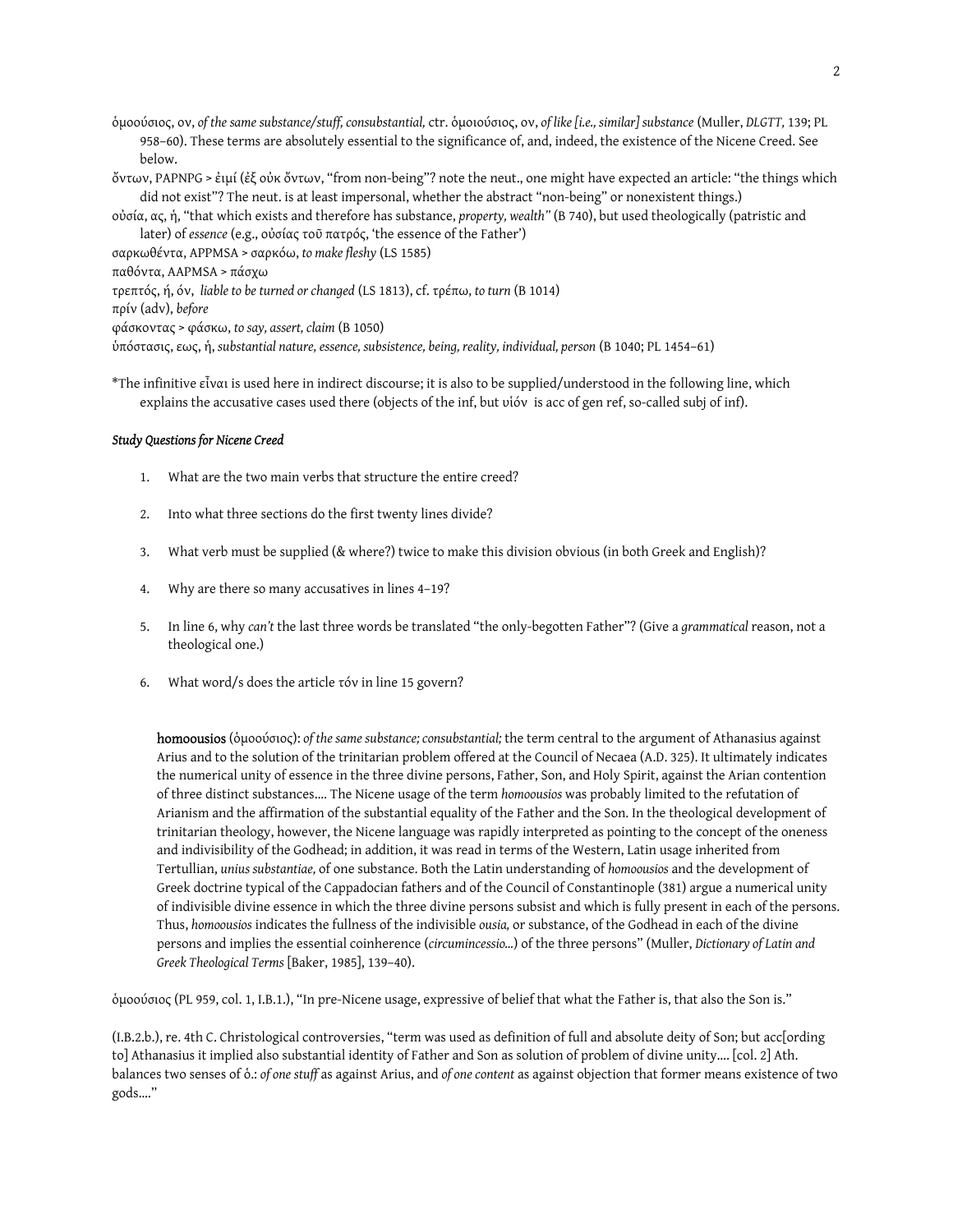## *Nicene-Constantinopolitan Creed*

Πιστεύοµεν εἰς ἕνα Θεὸν, πατέρα παντοκράτορα, ποιητὴν οὐρανοῦ καὶ γῆς, ὁρατῶν τε πάντων καὶ ἀοράτων. Καὶ εἰς ἕνα κύριον Ἰησοῦν Χριστὸν τὸν υἱὸν τοῦ Θεοῦ τὸν μονογενῆ· τὸν ἐκ τοῦ πατρός γεννηθέντα πρὸ πάντων τῶν αἰώνων· φῶς ἐκ φωτὸς, Θεὸν ἀληθινὸν ἐκ Θεου̂ἀληθινου̂, γεννηθέντα, οὐ ποιηθέντα, ὁµοούσιον τῷ πατρὶ· δι' οὗ τὰ πάντα ἐγένετο· τὸν δι' ἡµᾶς τοὺς ἀνθρώπους καὶ διὰ τὴν ἡµετέραν σωτηρίαν κατελθόντα ἐκ τῶν οὐρανῶν, καὶ σαρκωθέντα ἐκ πνεύµατος ἁγίου καὶ Μαρίας τῆς παρθένου, καὶ ἐνανθρωπήσαντα· σταυρωθέντα τε ὑπέρ ἡµῶν ἐπὶ Ποντίου Πιλάτου, καὶ παθόντα, καὶ ταφέντα, καὶ ἀναστάντα τῇ τρίτῃ ἡµέρᾳ κατὰ τὰς γραφὰς, καὶ ἀνελθόντα εἰς τούς οὐρανοὺς, καὶ καθεζόµενον ἐκ δεξιῶν τοῦ πατρὸς, καὶ πάλιν ἐρχόµενον µετὰ δόξης κρίναι ζῶντας καὶ νεκροὺς· οὗ τῆς βασιλείας οὐκ ἔσται τέλος. Καὶ εἰς τὸ πνεῦµα τὸ ἅγιον, τὸ κύριον, τὸ ζωοποιὸν, τὸ ἐκ τοῦ πατρὸς ἐκπορευόµενον, τὸ σὺν πατρὶ καὶ υἱῷ προσκυνούµενον καὶ συνδοξαζόµενον, τὸ λαλῆσαν διὰ τῶν προφητῶν. Εἰς µίαν ἁγίαν καθολικὴν καὶ ἀποστολικὴν ἐκκλησίαν· ὁµολογοῦµεν ἓν βάπτισµα εἰς ἄφεσιν ἁµαρτιῶν· προσδοκῶµεν ἀνάστασιν νεκρῶν καὶ ζωὴν τοῦ µέλλοντος αἰῶνος. Ἀµήν.

## *The Creed of Chalcedon*

The Chalcedonian Creed was adopted in AD 451, so this is technically out of the range of koine Greek proper; we are now in the era of Byzantine Greek. There are some characteristic changes in these alter forms of the language, such as perfects becoming practically equivalent to the aorist, εἰµί forms are changing from an irregular –µι verb formation to a more regular middle (deponent) form (-ω verb). The syntax has perhaps changed more than the lexical or morphological elements of the language. The changes in language take place gradually, however, so even though we've crossed the official dividing line, you will not find this text much more difficult than the Nicene Creed written at the very end of the koine Greek period. The fact that this is a traditional creedal formulation may also tend to produce a "conservative" flavor in the language used.

Ἑπόµενοι τοίνυν τοῖς ἁγίοις πατράσιν ἕνα καὶ τὸν αὐτὸν ὁµολογεῖν υἱὸν τὸν κύριον ἡµῶν Ἰησοῦν

Χριστὸν συµφώνως ἅπαντες ἐκδιδάσκοµεν, τέλειον τὸν αὑτὸν ἐν θεότητι καὶ τέλειον τὸν αὑτὸν

ἐν ἀνθρωπότητι, θεὸν ἀληθῶς καὶ ἄνθρωπον ἀληθῶς τὸν αὐτὸν, ἐκ ψυχῆς λογικῆς καὶ σώµατος,

ὁµοούσιον τῷ πατρὶ κατὰ τὴν θεότητα, καὶ ὁµοούσιον τὸν αὐτὸν ἡµῖν κατὰ τὴν ἀνθρωπότητα,

κατὰ πάντα ὅµοιον ἡµῖν χωρὶς ἁµαρτίας· πρὸ αἰώνων µὲν ἐκ τοῦ πατρὸς γεννηθέντα κατὰ τὴν

θεότητα, ἐπ' ἐσχάτων δὲ τῶν ἡµερῶν τὸν αὐτὸν δι' ἡµᾶς καὶ διὰ τὴν ἡµετέραν σωτηρίαν ἐκ

Μαρίας τῆς παρθένου τῆς θεοτόκου κατὰ τὴν ἀνθρωπότητα, ἕνα καὶ τὸν αὐτὸν Χριστόν, υἱόν,

κύριον, µονογενή, [ἐκ δύο φύσεων *or* ἐν δύο φύσεσιν\*], ἀσυγχύτως, ἀτρέπτως, ἀδιαιρέτως,

ἀχωρίστως, γνωριζόµενον· οὐδαµοῦ τῆς τῶν φύσεων διαφορᾶς ἀνῃρηµένης διὰ τὴν ἕνωσιν,

σωζοµένης δὲ µᾶλλον τῆς ἰδιότητος ἑκατέρας φύσεως καὶ εἰς ἓν πρόσωπον καὶ µίαν ὑπόστασιν

συντρεχούσης, οὐχ εἰς δύο πρόσωπα µεριζόµενον ἢ διαιρούµενον, ἀλλ' ἕνα καὶ τὸν αὐτὸν υἱὸν καὶ

µονογενῆ, θεὸν λόγον, κύριον Ἰησοῦν Χριστόν· καθάπερ ἄνωθεν οἱ προφῆται περὶ αὐτοῦ καὶ

αὐτὸς ἡµᾶς ὁ κύριος Ἰησοῦς Χριστὸς ἐξεπαίδευσε καὶ τὸ τῶν πατέρων ἡµῖν παραδέδωκε\*

σύµβολον.

[\*Schaff's text here reads καραδέδωκε, which is almost certainly a typographical error for παραδέδωκε.]

ἀδιαιρέτως, *without division, undividedly, inseparably, indivisibly,* adv of ἀδιαίρετος, *undivided, indivisible, undifferentiated* (LS 22; PL 33)

ἀνῃρηµένης, AMPFSG > ἀναιρέω, *to take away* (B 64)